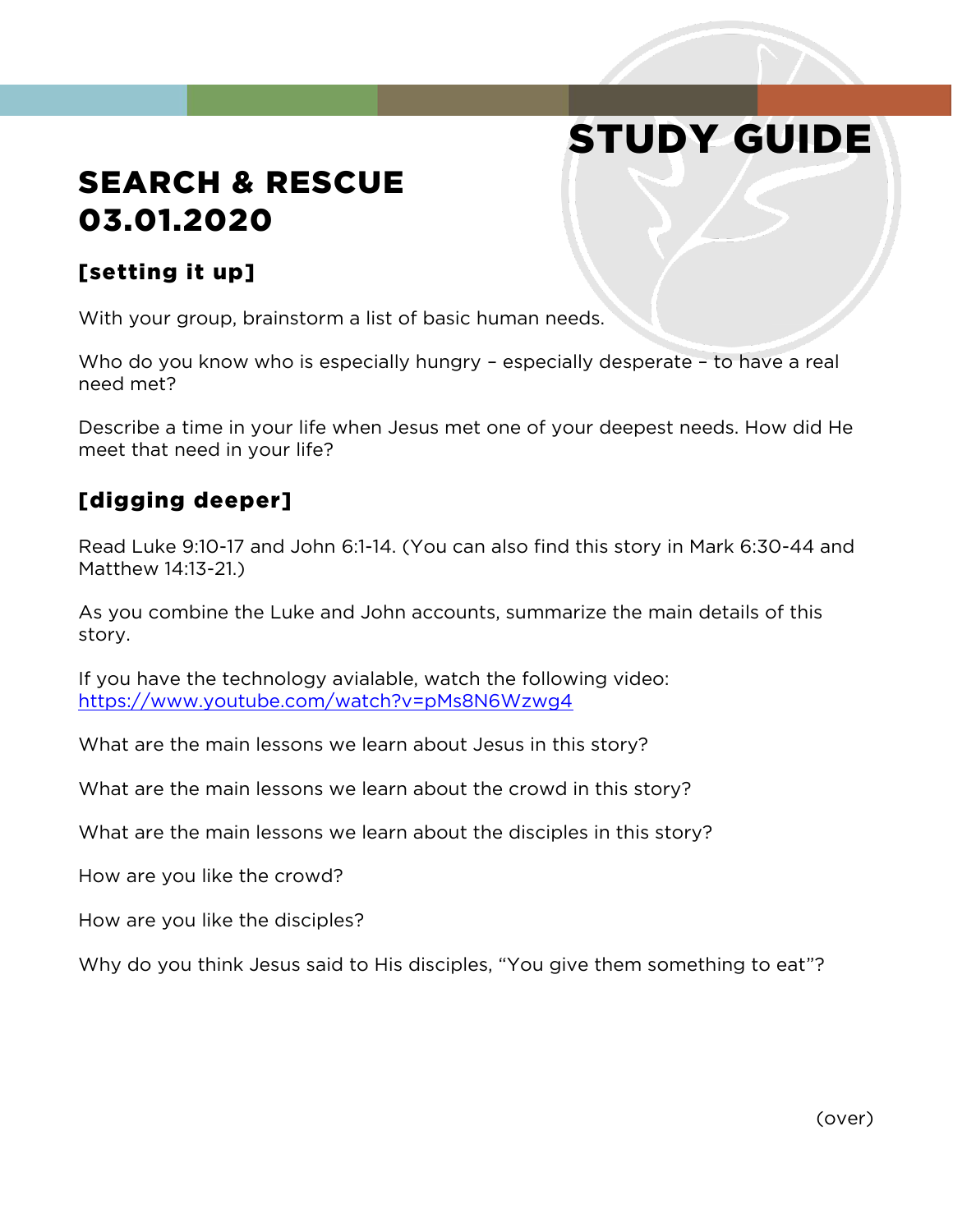#### [living it out]

In order for the disciples to continue to get food for the multitudes, they had to keep going back to Jesus over and over. What does that look like for you?

Again, think about someone you know who is especially hungry – especially desperate – to have a real need met. How will you "give them something to eat"?

Ask everyone to create an "I will" statement. (Remember to check up on one another in an encouraging way the next time you meet.)

Close your time in prayer for those who are especially hungry and desperate to have a real need met. Also, please remember to pray for your "Who's Your One?" friends and family members.

# 7 Reasons Evangelism Has Declined in the Church

By **[Ed Stetzer](https://outreachmagazine.com/author/ed-stetzer)**

#### 1. There's Been a Bit of a Backlash to Past Models That Seemed Reductionistic and Mechanistic.

Os Guinness in *Fool's Talk* observed how "recent forms of evangelism are modeled not on classical rhetorical or even on good communication theory, but on handbooks for effective sales technique." Some are bothered by the idea that evangelism is boiled down to asking people to answer two questions: "If you were to die today, do you know for sure you'd go to heaven?" And, "Do you know for sure you are going to be with God in heaven?"

Over time, people increasingly felt these were reductionist and mechanical, so (for good or for bad) they moved away from them.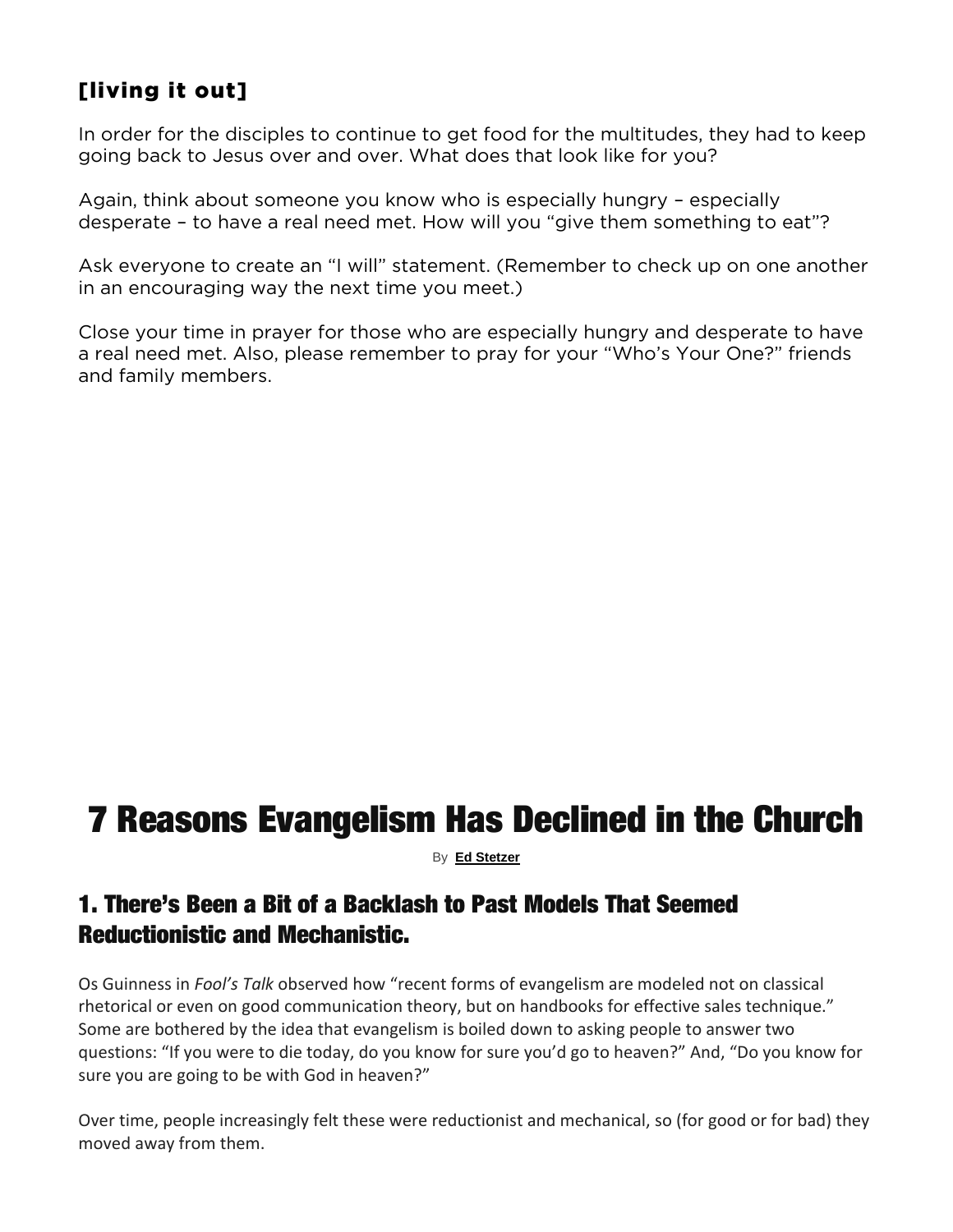You're more likely now to find Christians make jokes about the way they used to do evangelism than actually do evangelism. Instead of starting with our questions, we should start where people are and walk them to the gospel.

## 2. Many Believers Don't Have Confidence in the Gospel.

A LifeWay Research study found about half the people who regularly attend an evangelical church give a pluralistic or a universalistic answer to questions about the need for people to know Christ. A higher percentage would likely be functionally universalistic or pluralistic. Showing how the gospel and Scripture connect to and help make sense of all of life - not just our spiritual life - can grow confidence in it. One study found millennials are four times as likely to stay in church when shown how the Bible applies to all of life, including their career.

## 3. It's Getting Harder to Share the Gospel in a Context Where People Are Further Away From What Their Parents or Grandparents Believed.

You're starting with people who are far more secular than before. This means there's a greater gap between what you believe and what they believe, so the starting point for sharing Christ is different. You can't assume they believe things like you. Like Paul at Mars Hill, we can start where they are and show them Christ.

#### 4. Replacing Evangelism With Another Spiritual Emphasis.

Today, we talk more about social justice or societal transformation, seeing that they are clearly important and part of the mission. However, we'd be naive not to think that some will lose their evangelistic focus as they gain a passion for other aspects of the mission.

"We still believe in evangelism," we say. But saying, "We still believe in evangelism," means you're about a decade from not believing in evangelism, because what we neglect in one generation is often rejected in the next. You can (and should) add important issues without subtracting a focus on evangelism.

#### 5. Our Lack of Compassion for the Lost Around Us.

Jesus said, "The harvest is plentiful, but the laborers are few. Pray to the Lord of the harvest" (Matt. 9:37). Just before these verses Matthew describes Jesus' emotional state, observing Jesus had compassion for them. The term "compassion" means the visceral organs—a deep, gut-wrenching affection.

It's strange that Matthew would describe the emotional state of Jesus, but this reveals Jesus' heart was and is for people who do not know him.

One of the reasons people don't share the gospel is they don't share the deep compassion of Jesus. Do we care for people? If not, do we care about the fact that we don't care?

I pray that people might weep with Jesus, might look over their city and weep because they are like sheep without a shepherd. People don't care how much we know about God unless they know how much we care about them.

#### 6. There's a Fear of Not Having the Answers to Questions People Raise.